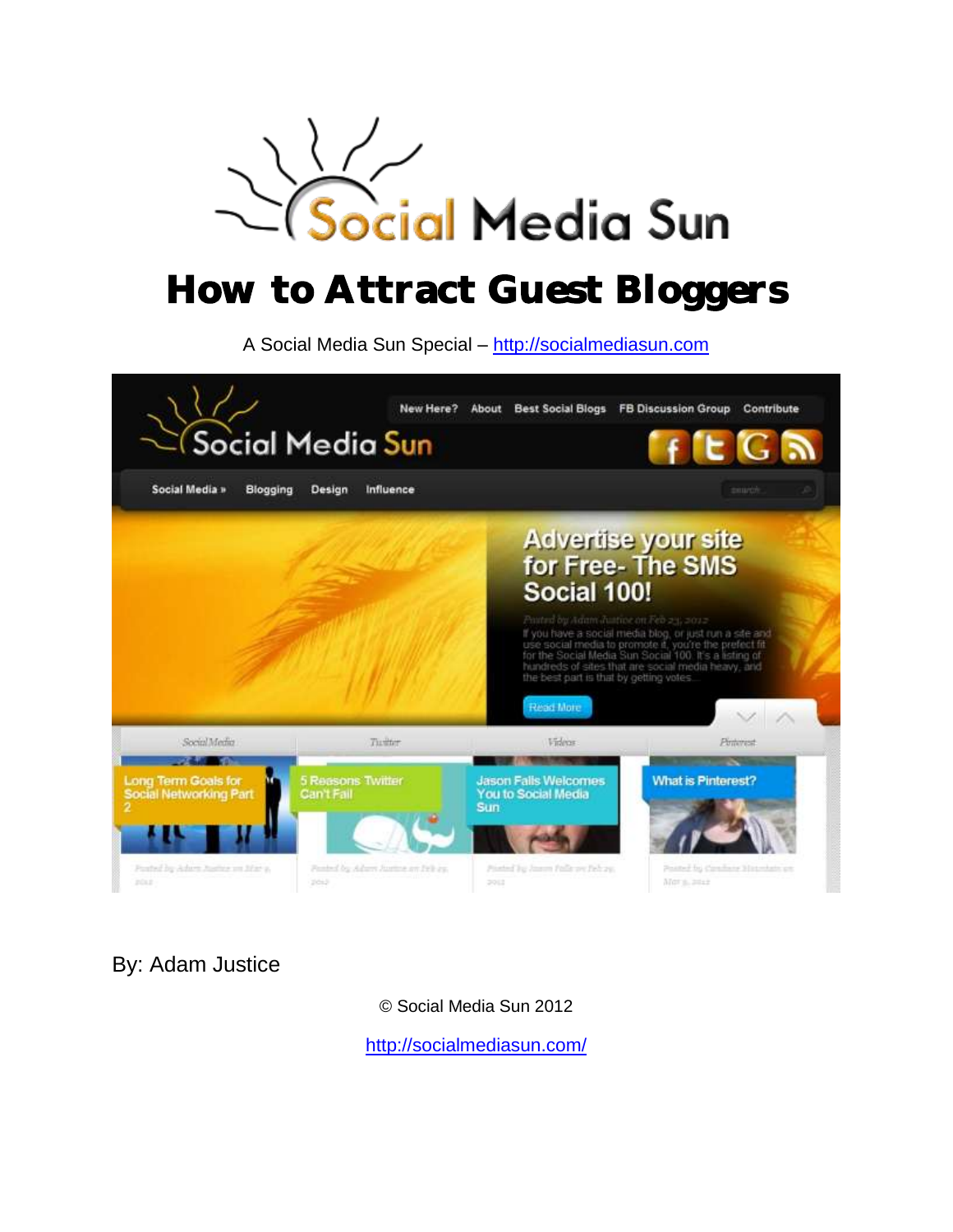[Social Media Sun](http://socialmediasun.com/) has been very fortunate in our campaign to attract qualified guest bloggers. I had always planned to fill some of our need for content with regular guests. There are many benefits to letting other bloggers contribute to your blog, and there can be many benefits for the contributor as well. It's a way to bring in fresh ideas, it is slightly less work than writing a piece yourself, it helps solidify your relationships with the writers who you allow to be your guest, and it exposes both parties to new readers.

Most small blogs would like to incorporate guests into their publication, but I often hear that their attempts to attract quality writers fall on deaf ears. Most small bloggers believe that their lack of popularity is the major problem, but Social Media Sun isn't that popular; plus, we've been attracting several guest bloggers every week since we opened our doors, and have had more than 30 guests in the past 45 days.

#### **Start With the Writers You Know Well**

I started getting things together for the site approximately a month before the launch, and part of that time was spent recruiting the first group of guests from a large pool of social media bloggers that I'm glad to call my friends. I ended up getting 14 submissions before I even opened the site, and all of them came from my current network.

I've only been networking with this group of friends for the past year or so. Some of them wanted to support me, and some of them had enough faith in me to believe that the site would succeed. I had also done favors for many of the writers; everything from guest blogging on their sites to helping with minor web design work. I had also spent hours in conversation with them, and when our relationships started neither of us were looking for a favor.

I asked [Jason Falls](http://twitter.com/#!/JasonFalls) to do a guest submission after knowing him for only a little over two weeks. It turns out that we're from the same small town in rural Eastern Kentucky, and to some degree he felt compelled to help (I offered to do everything short of being the Social Media Explorer janitor when I found out he was from Pikeville. It wasn't me trying to suck up to someone who is successful either. I was just amazed that another social media blogger knew where Pikeville KY was, let alone was born and raised there).

I have contributed close to 4,000 words worth of articles and tutorials to [Spin Sucks](http://spinsucks.com/) and Spin Sucks Pro, so I decided to see if [Gini Dietrich](http://twitter.com/#!/ginidietrich) would do me a solid and write something for the launch. She was more than happy to, and she wasn't under any obligation because I had never asked for repayment for writing on Spin Sucks. No matter what niche you're in, you should have enough contacts that are qualified to at least know a handful who would consider helping you out with a guest spot. If you don't, you probably need to go back to the drawing board on your social presence.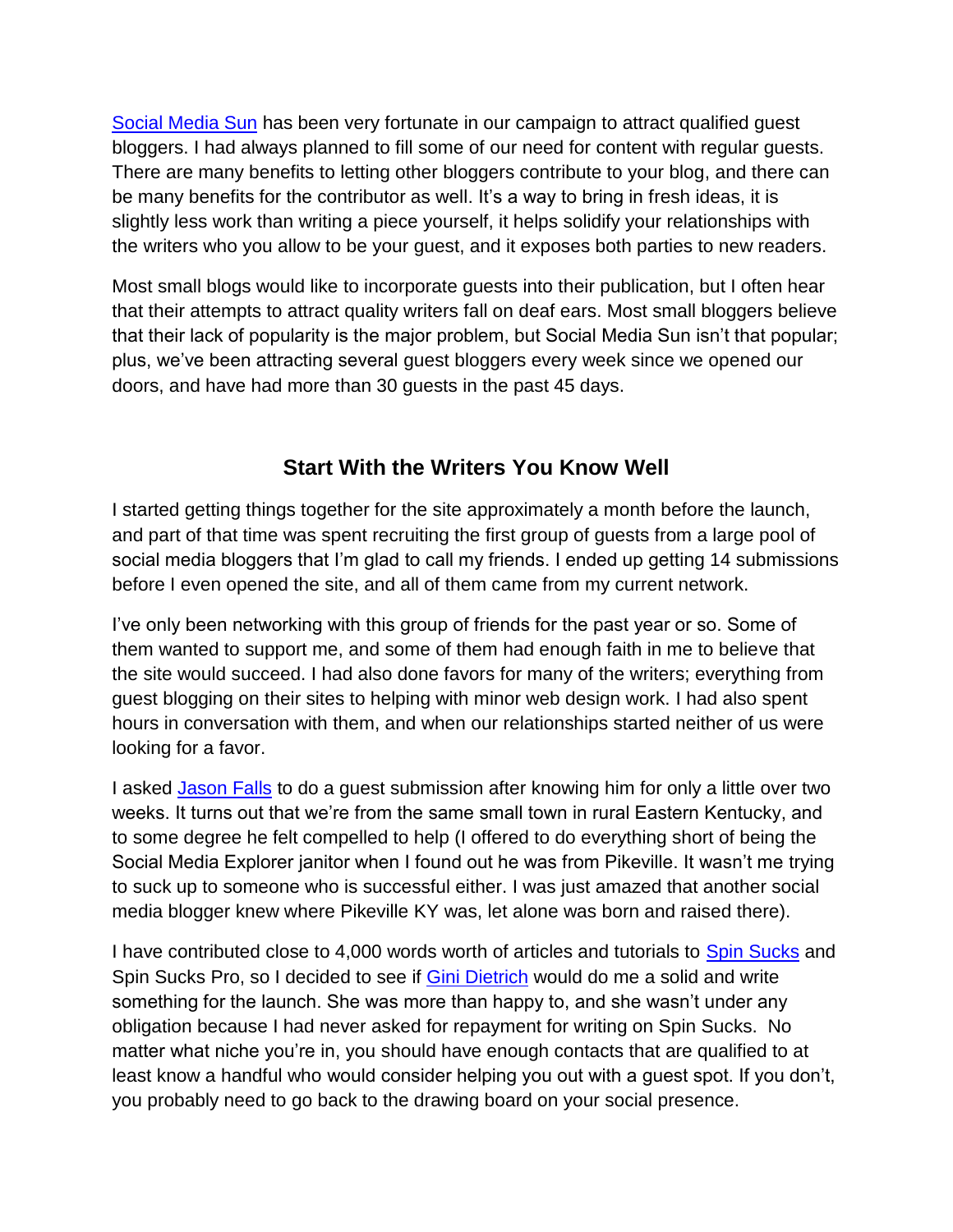#### **Offer an Incentive**

No matter how popular a blogger is when I approach them, I always let them know that the site is ready to offer special considerations for their hard work. All guests are guaranteed to get a backlink or two in their short bio and I promise to campaign heavily on the day their post goes up so it will get as much exposure as possible.

By outsourcing some of the writing to guests I can concentrate a little more on marketing and doing things that will get them more exposure than if I had to spend that time writing. I add most guests to a special Twitter list on the @Sun\_Social account that I visit and re-tweet from daily. I also send out their blog posts on Twitter when I have the time, and let them know that I'm available for simple design work or marketing help if they need something really important promoted. I also have a standing offer to anyone who contribute a quality post for 20\$ in premium membership credit for the Social [100 list,](http://socialmediasun.com/best/) our free advertising and social blogger network.

Even though I don't have much to offer, I offer what I can and try and be innovative when it comes to special occasions. MY friend [Liz Strauss](http://twitter.com/#!/lizstrauss) is busy working on [SOBcon,](http://www.sobevent.com/) and she has been one of my guest targets since I first opened the site. I realized that it would be a great opportunity to get Liz involved with SMS, so I offered to advertise SOBcon in exchange for a guest post. It's a win-win for our site because not only do we get a great guest who is well respected, I get to help a friend, and we get to associate our site with the SOBcon brand which is almost as well respected as Liz herself.

# **Look for People Who Actively Guest Blog**

Not everyone who you see featured on Social Media Sun is a personal friend of mine. I read material from at least a dozen blogs every day, and I stop and take notice when I see someone who stands out. Usually new bloggers I am exposed to are guests for sites like Social Media Explorer or SEOmoz, and if I really like them I'll investigate their circumstances further. If I see them guest post more than once, I assume that they're interested in doing many guest pieces and I'll reach out to them.

I always refrain from trying to head hunt the guests from other sites. It's more of a professional courtesy that I have learned from working as an Engineering contractor for the past few years than it is an un-written rule. After all, there is no law that says you can't ask. If I see the same person doing guest posts on multiple sites however, it's a clear indication that they are doing a type of guest contributor tour to drum up some attention for their website or project. The most important factor for these guests is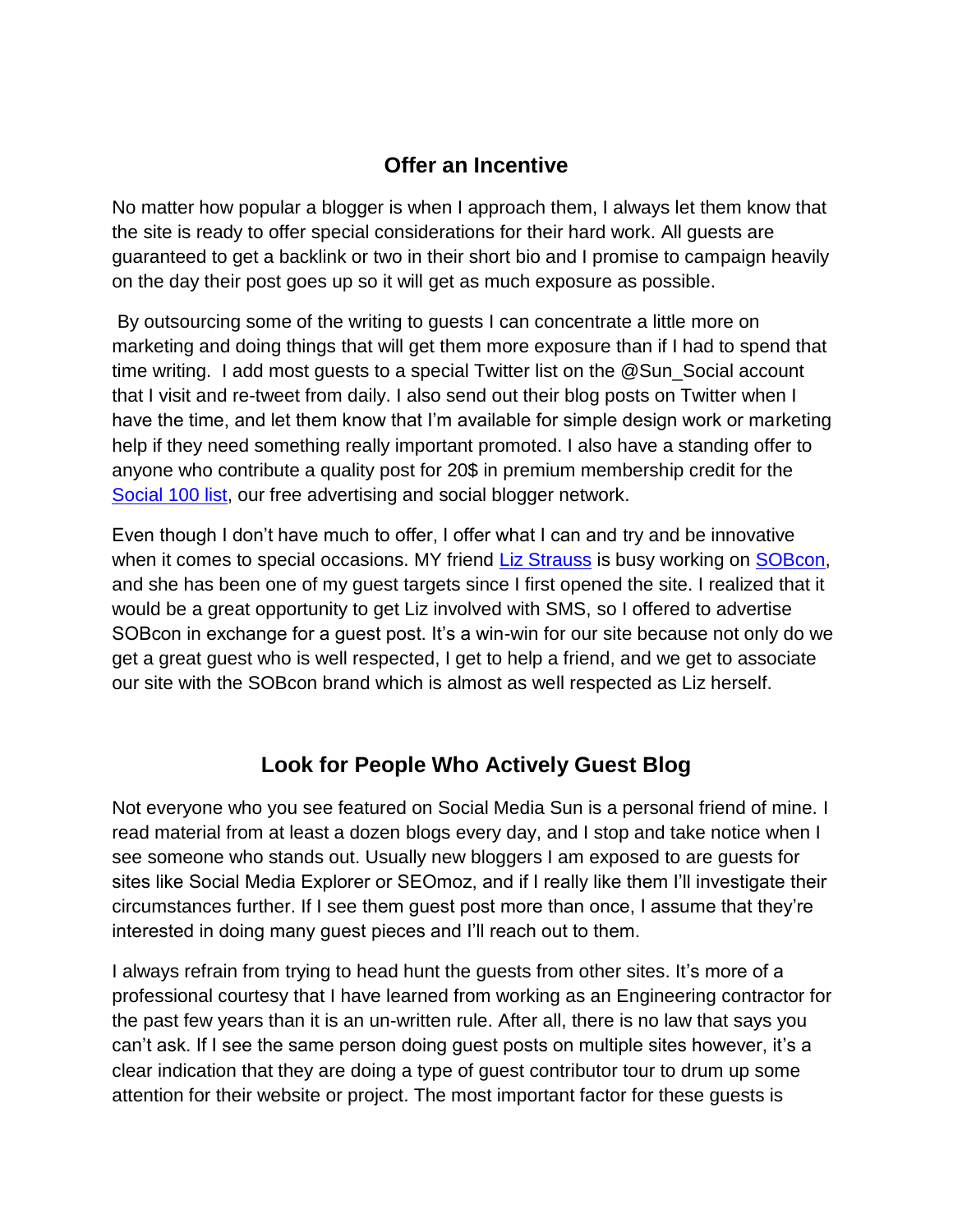exposure, but you're much more likely to get them to consider contributing tan someone who you've only seen post on their own blog.

Everyone knows that there are major benefits in doing routine guest posts at popular sites in your niche. Some bloggers actually find the time to do it, but most are too busy writing their own content. If you just sent out invitation to every blogger you came across, you'd be lucky to get a response from more than 10 percent of them. If you narrowed that list down to bloggers that you've saw do guest posts for two or more sites in the last month, you'd increase your response rate considerably. Everything you do in blogging, it pays to be smart and efficient. Recruiting guests is no different; use what you know to optimize your response, and make your job easier.

## **Advertise Your Need, Their Value**

If you're truly serious about taking on guests on a regular basis, make sure your readers know about it. Most small bloggers that want to feature guests will make an obscure passage about accepting guest contributions, and call it a failure when no one replies to your request. Make no mistake people aren't going to volunteer if there aren't clear benefits for them built in to the equation.

Instead of advertising the fact that you need guest bloggers, advertise the benefits that someone would get from doing a guest post on your blog. Instead of a small paragraph at the bottom of your About Me page, write a new blog post detailing the benefits of guest blogging and dedicate the last portion of it to offering up the reader's first opportunity. You need to be as creative with your guest blogger attraction campaign as you are with every other aspect of your website. That means that a simple note isn't going to cut it; you need to put boot to pavement to get started. I also recommend putting a link to your call to action for guest bloggers above the fold.

#### **Outsource a Few Posts**

A lot of your credibility and value comes from perception. If you've begged for guests for months and have never had another blogger answer the call, most bloggers are going to interpret that as a sign that the effort heavily outweighs the benefits. In a value proposition you'd be turning guests away. It won't hurt to cough up some cash for a professional freelancer to get the ball rolling. You can get articles written for anywhere between 15\$ and 150\$. I like to ask professionals who normally ghostwrite for other bloggers if they'd consider giving me a discount if I give them credit as the author (after all, you want guests, not someone else to write a piece under your name).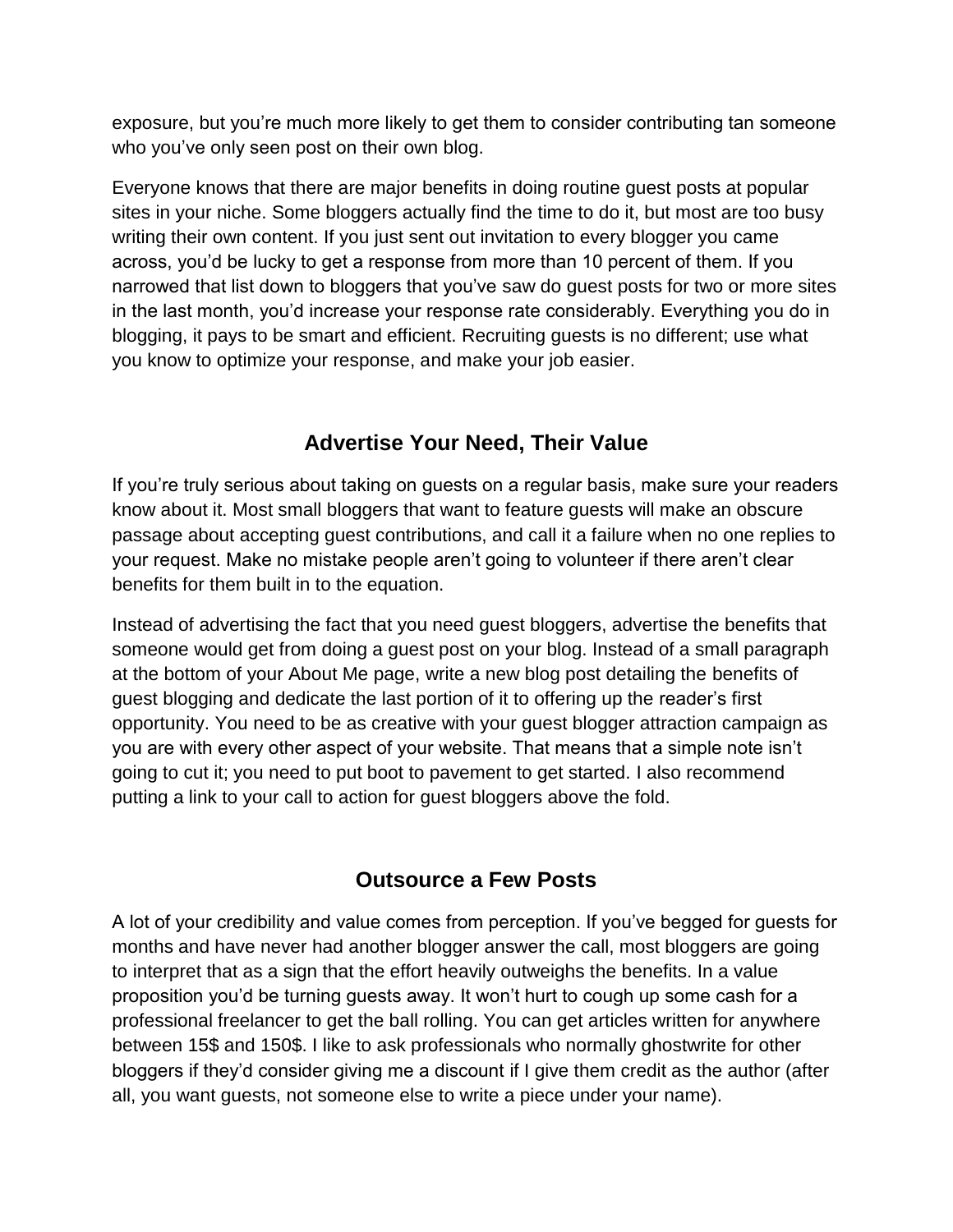Price isn't always indicative of quality, but at the same time you get what you pay for. If you're looking for an average guest post that isn't specially researched (very few blog posts are), I have wonderful contacts who will get the job done for about 20\$. If you're wanting an article that digs deep, is well researched and written, you will be lucky to spend anything less than 50\$. If you don't have a clear cut plan in place regarding how you are going to monetize your blog, save your money; it isn't worth the investment.

# **Host a Guest Blogging Contest**

If you have a large network and know lots of bloggers, it may be more worthwhile to offer a 100\$ grand prize for a contest than to hire 5 different guests for 20\$ apiece. The results could go either way on this one, so keep in mind that you're gambling, and only gamble as much as you can afford to lose. If you only get three entries, you still have to give the reward to someone or face the prospect of being blacklisted by the freelance writer community.

On one hand the possible payday is larger than normal so some writers are going to put in the extra effort. On the other hand it's open to the public and you could get 100 entries, but only 2 or 3 good enough to post. You're giving up all your control for the possibility that more than five quality pieces are submitted.

#### **Make Your Blog a Place Where People Want to Be a Guest**

When bloggers find out that there isn't a long line of writers dying to submit guest posts to their site they immediately blame it on the popularity of their blog. Exposure is the primary benefit of guest blogging, so I'd be lying if I told you that above average traffic doesn't make your blog a more attractive guest posting destination. Social Media Sun has attracted a constant stream of guest writers since its inception, so that proves that traffic isn't the only motivation. The key word there is attractive; what other traits make a website more attractive to writers?

I knew that the only way to get regular guest submissions was to make the site attractive to them in as many ways as possible. I started with the design; several writers have complimented the design, and like to see their writing on a site that looks very professional. Pay special attention to the quality of the articles you do accept and publish. If a writer knows that their piece will be featured among the ranks of other great writers, they're more likely to submit. Bloggers will be much more likely to want to submit if you've featured some of the most popular bloggers in their niche. Having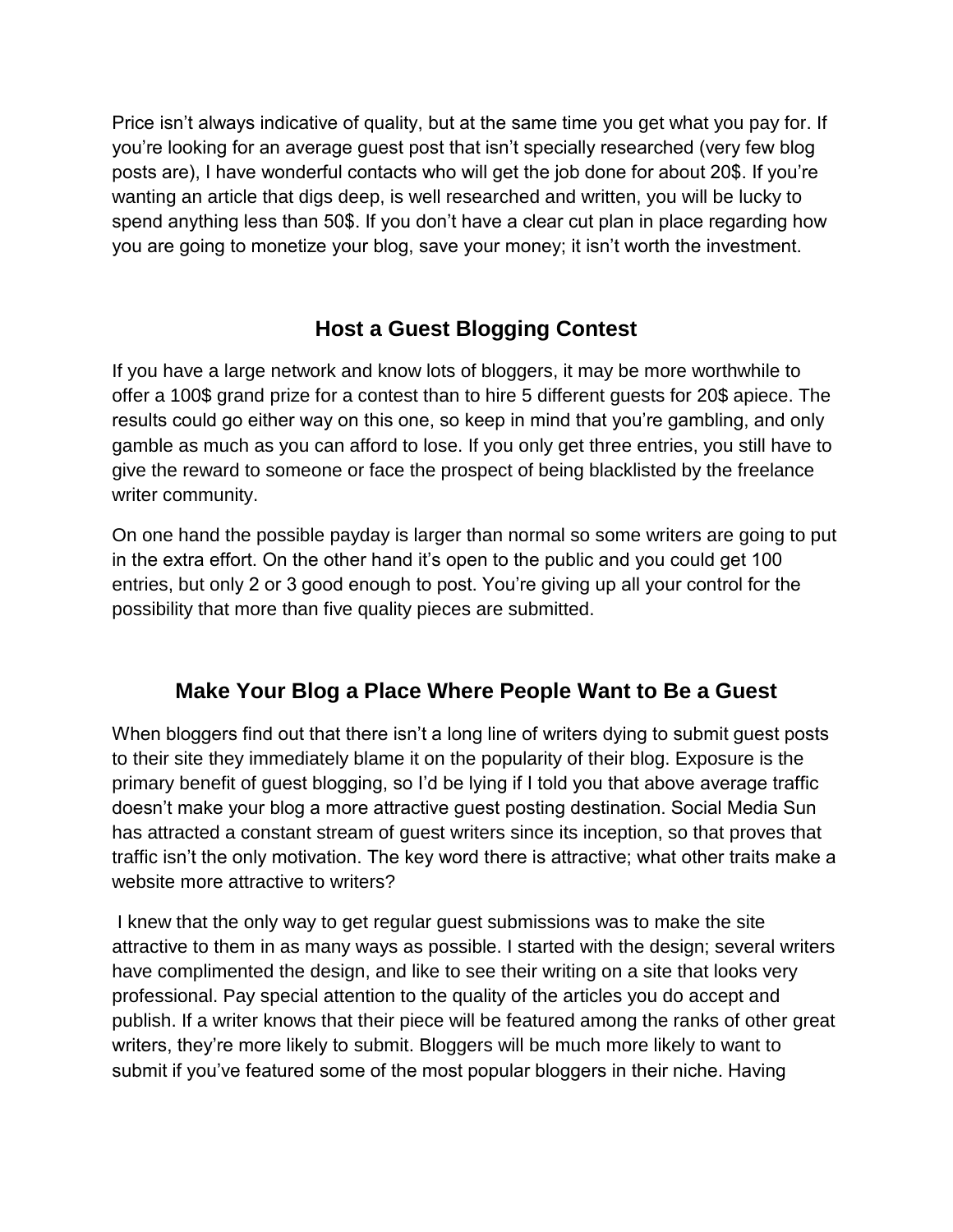Jason Falls appear as a guest during the grand opening added credibility that I could not have gotten from unknown contributors, no matter how great their content was.

Many writers like publishing for me because I edit their submissions well. Even though we do not get the traffic of larger websites, we offer a level of exposure on the social networks themselves that other sites cannot. A lot of drive by readers will not even notice the author's name on a multi-author blog, but an engaged reader who takes the time to share a post or leave a comment is more likely to not only recognize the author, but to investigate their work on their own website. Sometimes it isn't the volume of social engagement, but the quality that will impress a writer. If you have a friend who is a popular blogger or personality, encourage them to re-tweet guest contributions from your site and acknowledge the writer.

The single easiest way to increase the attractiveness of your blog for potential guests is to improve the considerations that the post affords them. If you publish guest posts under a generic username consider creating a separate unique username for each guest. Increase their exposure by including a short biography, or make their byline more substantial. Increase their visibility by adding their business photo to the post, and allow them the freedom to link back to their own work when it's relevant to do so. To avoid having the writer alter the content just to sneak in a few extra hyperlinks, allow them to link 3-5 related posts or "also by this author" at the end of the article. There are hundreds of ways to increase the value of a guest post for the contributor, so be creative and make sure to advertise the benefits when you solicit posts from experts.

#### **Use a Guest Blogging Network**

One of the places that you are sure to find bloggers who are willing to write as a guest is on guest blogging networks. There are several out there, and each has its own set of rules, standards and quality of submission.

The first guest blogging network I have used is **MyBlogGuest.com**. At My Blog Guest potential contributors submit their posts to the network, and all of the blogs that are interested offer to publish it. The contributor then selects the best offer and can submit it directly to your blog via a script that has access to a special "guest" account on your Wordpress Blog (or you can opt to have the article delivered in a text format). There is also a section for infographics and plenty of resources to hone your guest blogging skills. It also offers you the opportunity to submit guest posts of your own.

I signed up for an account before the launch of Social Media Sun, and have made a handful of offers since then. No one has accepted, many times opting for a site that gets less exposure simply because our blog is newer and hasn't gotten a Google Page Rank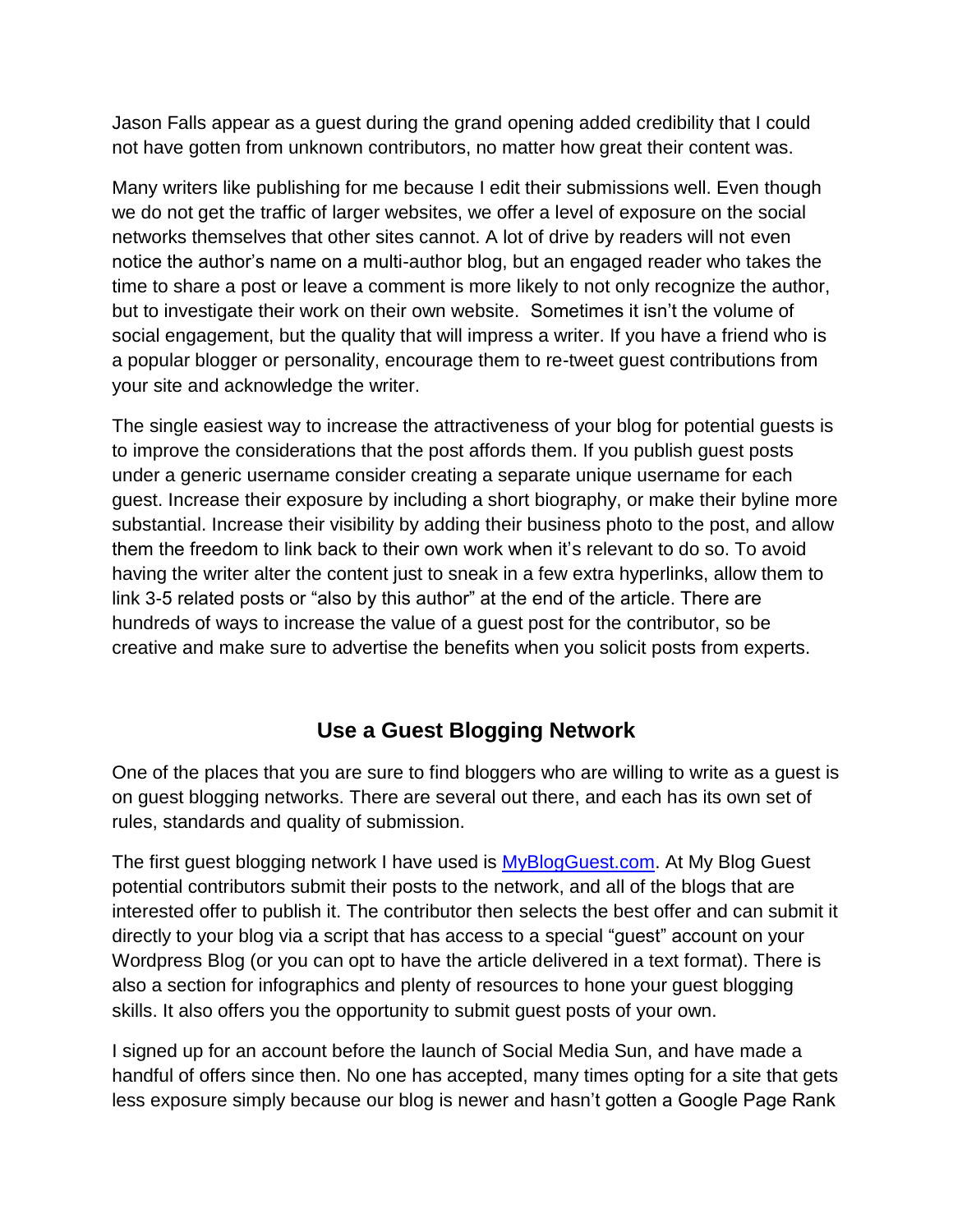yet. I am convinced that an established blog that puts in the effort in the community could effectively use My Blog Guest to solicit submissions.

The primary concern I have with guest blogging networks is the quality of those submissions. My Blog Guest only allows you to see a short snippet of the entire article, and contributors have names like SEM Expert, webarts, and superdude. There are lots of submissions that seem to be outsourced from India, and the bulk of the content isn't what I'd call top drawer. The owner of the network, [Ann Smarty,](http://twitter.com/#!/seosmarty) fights hard to keep the quality high and the network running as smoothly as possible, but the lure of cheap backlinks and free content is too much of a draw to the wrong crowd to ever win that war.

If you don't mind putting in the work to screen the contributors, research their topical knowledge and engage in a formal editing process with them, My Blog Guest could work out well for you. If you're expecting a river of free, high quality guest contributions that will flow effortlessly into your blog, you may want to explore other options.

A similar resource is [Guest Blog it.](http://www.guestblogit.com/) It is newer, and their design is nicer. Do not let the spiffy design fool you though, Guest Blog It doesn't offer the depth of content that My Blog Guest offers yet, and they suffer from many of the same problems (outsourced submissions, poor quality, competitive market). Since I don't have an account with their service, it's also not clear to me if the articles are exclusive to the sites that publish them. I can however see that there is a very small minority of contributors with names I can pronounce. I personally will publish a writer from India if they have the skill and necessary grasp of the English language. I've worked in article marketing a long time however, and this is rarely the case.

#### **Take Advantage of Hot Streak**

A few times every month, we have a period of higher traffic and consecutive submissions that are very good, even compared to the level of quality we try and uphold at all times. During these "hot streaks" there will always be a handful of unsolicited guest blogging requests and a surge in positive feedback from readers. This is the best time to reach out to others to be a part of your site with a guest submission. The potential of your product becomes more apparent during these upswings, and the high quality content with positive feedback is at the top of your blog for a reference. I also think that the positive feeling improves your pitch, and the added confidence will help your offer come across as worthwhile. Always take advantage of momentum in everything you do, but pay close attention to the momentum of your blog. Sentiments and traffic patterns shift in a heartbeat, and the only way to build your blog up to a top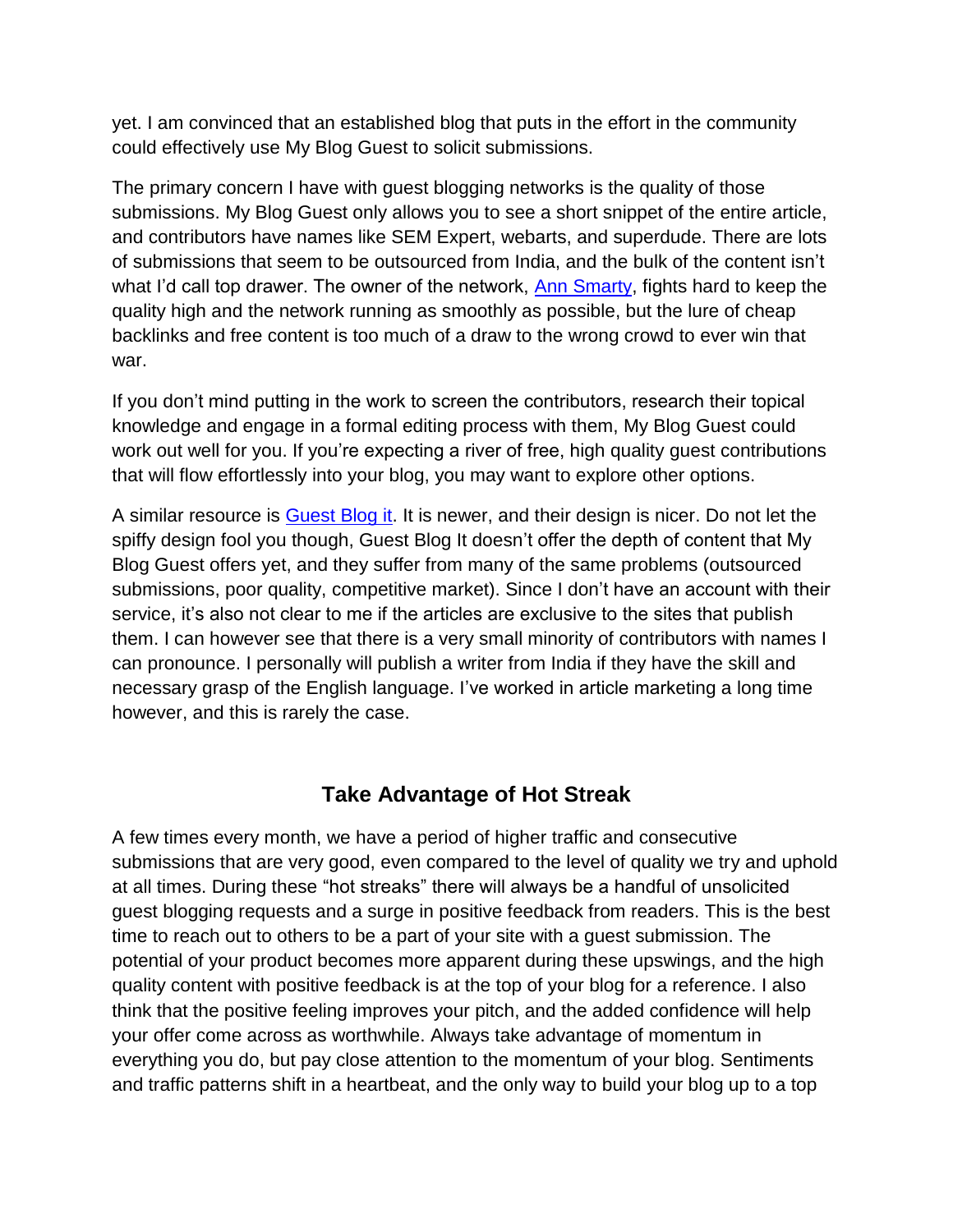level resource is to stack more blocks before the blocks that support them crumble away.

#### **Improve Your Elevator Pitch and Solicitation Skills**

Recently when I sent the initial proposal to Liz Strauss, she instructed me to try again. The second time she wanted me to ask a compelling question. I was extremely intrigued by her statement. We share a few interests, but there are some obvious lifestyle differences between Liz and me (most notably the big city which she lives in, and the rural country where I'm at, and the fact that her blog is well-known and successful, while my blog is new and still in the proving grounds). How in the world do I know what is compelling to her?

I ended up studying [her blog](http://successful-blog.com/) and About Me page for over an hour. I thought she may have even given me a hint, but then I realized that she was offering me a once in a lifetime opportunity: to ask any question in the world of someone who has achieved my goal. Maybe the question didn't have to be compelling to her, but compelling to me. So I went with a question regarding the inner workings of the business. It showed her where I was on the learning curve. It proved that I was serious about making Social Media Sun a real winner and it was a chance to remind Liz that she is doing the favor for me.

Always show gratitude to the writers you approach. Remind them that they would be doing you a favor, one that you're glad to repay with services that you do better than others. Even if they turn you down, you never know where each of you will be a year from now. I've been turned down by a blogger because she wasn't familiar with the site, but was contacted two weeks later asking if she could contribute after she had noticed the articles from our site in her Twitter feed numerous times.

Remember that everyone you meet that is capable of producing a quality guest post for your niche is probably busy with prior engagements and their own projects. Sometimes you have to take no for an answer, but if they give you the opportunity to be persistent, they probably just want to feel important enough to be the object of pursuit. Even the most modest bloggers have some level of ego, and it isn't going to hurt you one bit to compliment them.

You want to be a brief as possible when soliciting a guest post from another blogger, but you want to get your point across as well. Choose your words carefully, and base your choice on what you think will inspire your target to answer with a yes. If you can get your pitch in front of your target, it's always possible to achieve the desired outcome. You're probably going to do this by sending a nice e-mail, tweet or Facebook message. If you have the opportunity to ask in person, take it. It's way t0o easy to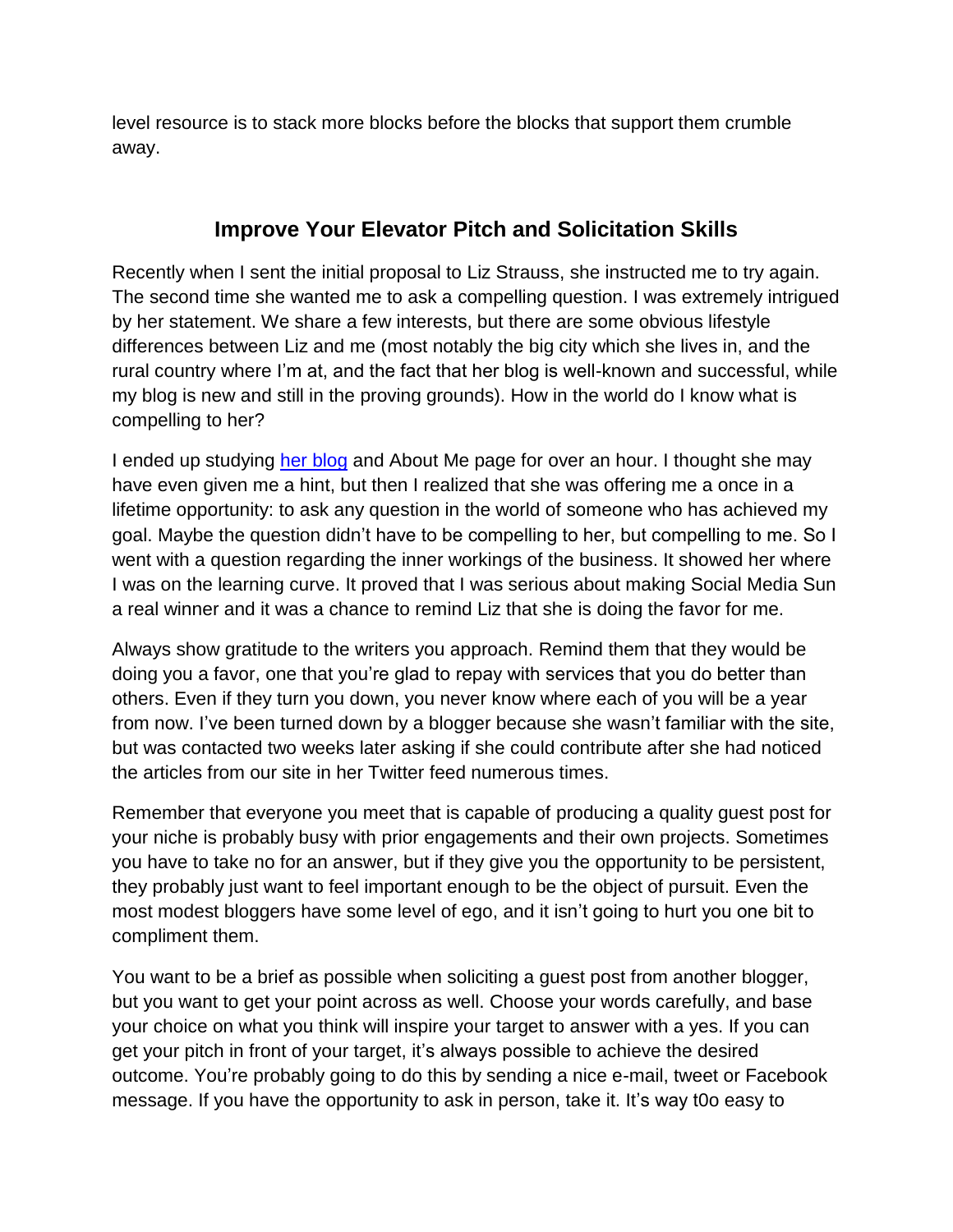ignore an e-mail or instant message, and it's a lot easier to say no to a keyboard, especially when you get solicited a dozen times every day. If you can't do it in person, try to arrange a Skype chat or do it over the phone. The more personal you can make your pitch, the better your odds of getting a yes.

If you do have to resort to e-mail, remember that it's a conversation. You're not trying to sell anything, you're definitely not doing a job interview with them, and trying to impress them is more likely to alienate your target guest than it is to make them want to get right on a guest submission. Treat it like every other conversation you'll have today, and if you don't know your target at all, you may want to have a few regular conversations before you ask them for a favor. After a certain point guest blogging isn't a necessity for writers, it's a favor.

## **An Example of How This Should Work**

Guest blogging's reward is the experience itself, the exposure you can get from another site's readership, and the SEO benefits offered through back linking. Some people who are predisposed to spamming see it as an opportunity to plug their new project for 400 words, but that is the complete opposite of what an effective guest would do. The only link you need is the one in your bio. Your advertisement is an awesome article that rivals anything else published in your niche. Always put your best foot forward on a guest post; you never know who is going to read it. An insightful, well written post that clearly teaches readers something useful is the best advertisement of your expertise you can get, and when someone comes across the rare posts that are truly expert in form and function, they'll spend a couple extra minutes figuring out who wrote it.

Writers like [Eugen Oprea](http://twitter.com/#!/eugenoprea) went from relative obscurity to being one of the premiere SEO bloggers after only a few appearances on popular SEO blogs like [SEOmoz.](http://seomoz.com/) He had more visitors from SEOmoz last month than on [EugenOprea.com](http://eugenoprea.com/) he did from Twitter. I immediately began pursuing him as a guest for Social Media Sun, but I had to join a line of other sites who were equally impressed. While I wait for some of Eugen's time to free up, I keep myself busy by reading the guest posts that he's writing at **Social Media** [Examiner](http://socialmediaexaminer.com/) and other sites. He has stayed in contact with me since I first approached him, and he's only gotten better since then.

Eugen played the game exactly like it's supposed to be played. He wrote extremely high quality, well researched posts. He showed he was consistent over a number of submissions on different sites, and he has been visible since he began his guest blogging campaign. The fact that Social Media Sun is waiting for him to finish up some promised submissions to other sites tells you that the publicity has raised everyone's awareness and raised his stock among the blogs that accept guest submissions. He's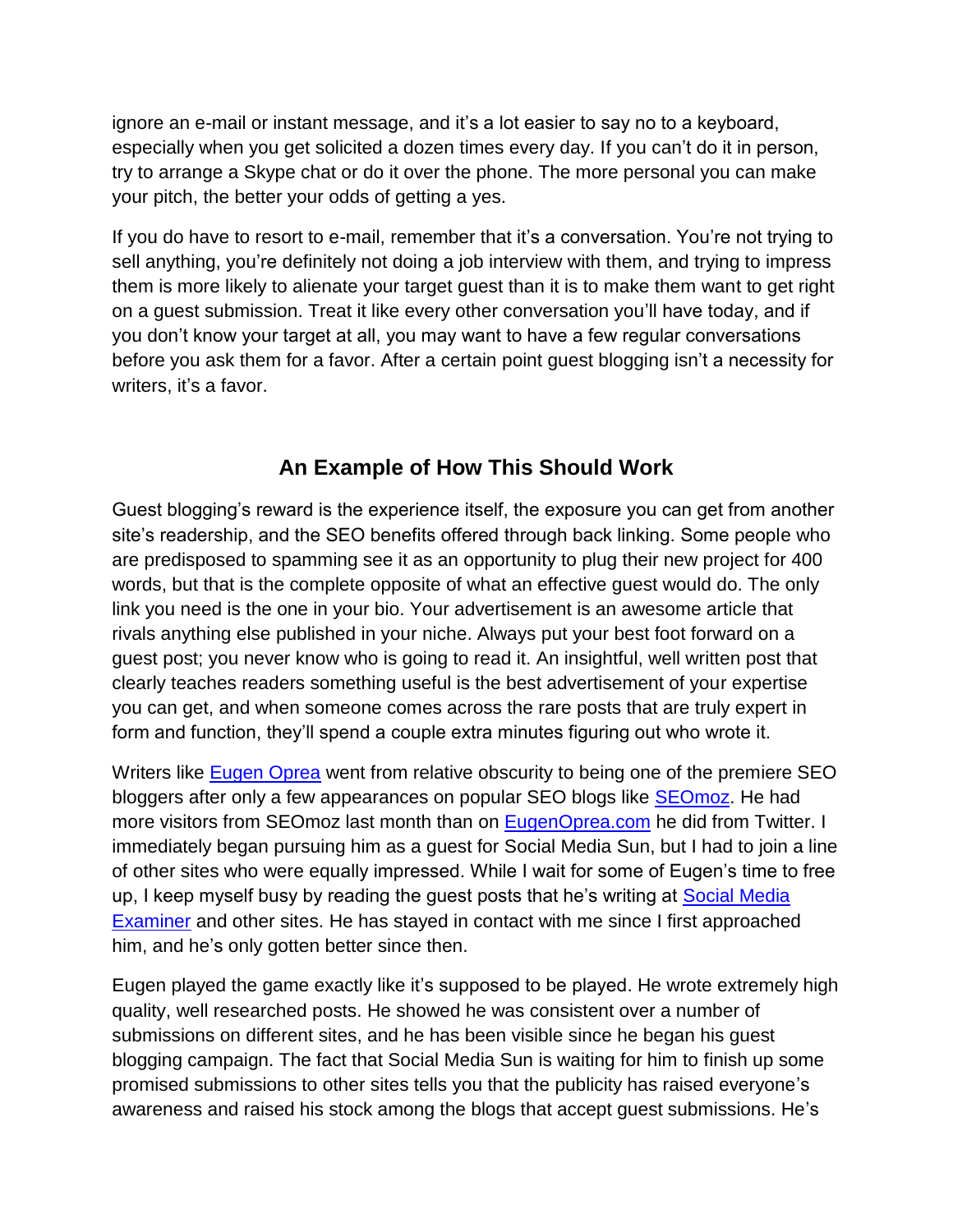no longer approaching those sites, those sites are approaching him. In the end it's good for everybody. His latest guest spot was on Social Media Examiner and it solicited nearly 300 percent of the social engagement that their average submissions get. This can be another good tactic; odds are if Eugen asked me to do a guest post for his blog, I'd be obliged to help out.

#### **Go Find Your First Guest!**

Even though popularity will definitely help your aspirations of filling your blog with guest posts, it isn't a mandatory requisite. Some bloggers form friendships more naturally than others and will have an easier time with this. Some others will have to work at it. Often when people start blogging they become consumed with the thought of becoming an expert, and forget how to act with people like a normal person. That is really the key to attracting guest bloggers – to bring parity between the pedestal you've put them on and the gutter your blog is in. It works in the opposite direction as well, people like you better when they can relate to you.

Don't be discouraged easily, and don't force the issue. The best guest opportunities will come naturally and it will be easy to convince them to contribute because they'll want to. No matter how popular a blogger is, they aren't going to produce better content for your site than someone with the skills that also has the motivation. Studies have shown that people who work for free do much better work than paid employees, and it's all because their interests are aligned with the work. There's really nothing left for you to do now except put some boot to pavement, and go find your next guest blogger!